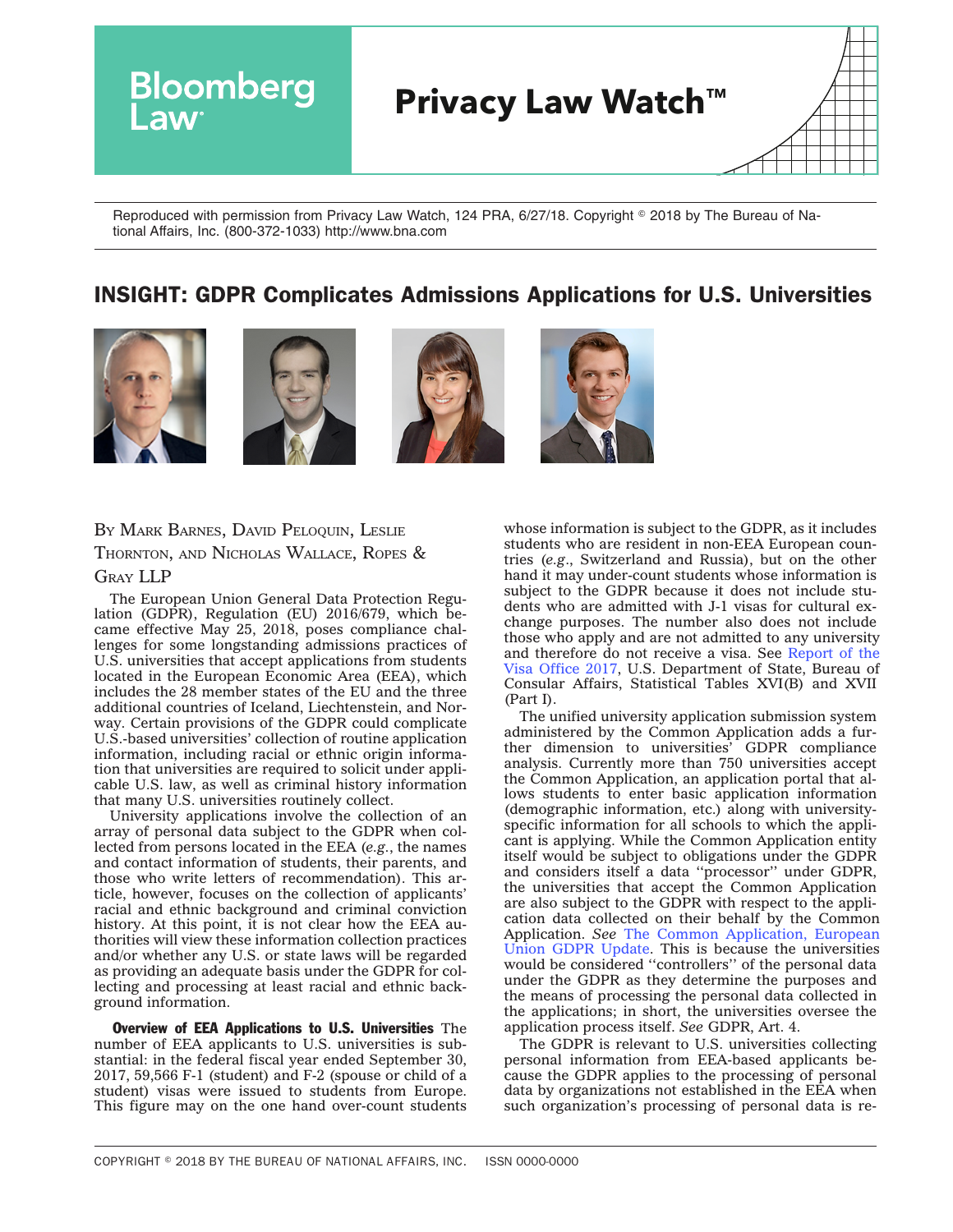lated to the offering of goods or services to data subjects located in the EEA. *See* GDPR Art. 3(2). By making efforts to recruit EEA-based students, U.S. universities are offering their services to such students. Thus, the information collected from such students during the application process would be subject to the GDPR.

University Application Data Collection Requirements Under U.S. Law U.S. educational institutions that receive federal funds, such as federal loans issued to students, are required to ask students about their racial and ethnic background using a two-part question prescribed by the U.S. Department of Education. The question first asks whether the respondent is Hispanic/Latino and second whether the respondent is from one or more races using five defined racial groups: ''American Indian or Alaska Native, Asian, Black or African American, Native Hawaiian or Other Pacific Islander, and White.'' 72 Fed. Reg. [59266,](https://www.gpo.gov/fdsys/granule/FR-2007-10-19/E7-20613) 59267 (Oct. 19, 2007). While educational institutions are required to ask about race and ethnicity, individuals are not required to selfidentify their race or ethnicity. *See id.* at 59,268.

In addition to these federal requirements, some state laws require universities to request from applicants certain racial or ethnic origin information. For example, California law requires state agencies that collect demographic data regarding ancestry or ethnic origin which would include California State University—to ''use separate collection categories and tabulations for each major Asian and Pacific Islander group, including but not limited to, Chinese, Japanese, Filipino, Korean, Vietnamese, Asian Indian, Hawaiian, Guamanian, Samoan, Laotian, and Cambodian.'' Cal. Gov. Code § 8310.5. Thus, even though universities that are considered California state agencies are already required to request from applicants ancestry and ethnic origin information pursuant to the federal regulations described above, California state universities must also collect more detailed information with respect to Asian and Pacific Islander populations.

As for information pertaining to criminal convictions, federal law does not require universities to ask for such information in the application process. *See* Albert Jung, *Ban the Box in College [Applications:](https://scholarship.law.cornell.edu/cgi/viewcontent.cgi?article=1448&context=cjlpp) A Balanced Ap[proach](https://scholarship.law.cornell.edu/cgi/viewcontent.cgi?article=1448&context=cjlpp)*[,](https://scholarship.law.cornell.edu/cgi/viewcontent.cgi?article=1448&context=cjlpp) 26 Cornell J. of L. and Pub. Pol. 171, 177 (2016) (noting that, ''[t]he current federal law neither explicitly prohibits nor allows colleges to make an admission decision based on an applicant's criminal records''). Nevertheless, collecting criminal conviction information has become widespread within the last decade, as the Common Application began asking such questions in 2006. The Common Application asks questions about both misdemeanor and felony convictions and guilty adjudications in the juvenile system. *See* Judith Scott-Clayton, *[Thinking](https://www.brookings.edu/research/thinking-beyond-the-box-the-use-of-criminal-records-in-college-admissions/) 'Beyond the Box': The Use of Criminal Records in College [Admissions](https://www.brookings.edu/research/thinking-beyond-the-box-the-use-of-criminal-records-in-college-admissions/)*, Brookings Institute (Sept. 28, 2017). The collection of such information has recently come under scrutiny from advocacy groups and the media, which have raised concerns that the information collected creates an inequitable barrier to enrollment for persons who do not pose a threat to campus safety and reinforces the disparate impact of the criminal justice system on racial minorities. *See, e.g.*, The Editorial Board, *College [Applications](https://www.nytimes.com/2015/03/15/opinion/sunday/college-applications-and-criminal-records.html) and Criminal [Records](https://www.nytimes.com/2015/03/15/opinion/sunday/college-applications-and-criminal-records.html)*, The New York Times (Mar. 14, 2015); Scott-Clayton, *[Thinking](https://www.brookings.edu/research/thinking-beyond-the-box-the-use-of-criminal-records-in-college-admissions/) 'Beyond the Box'*.

Now, in addition to these policy challenges, universities face a legal challenge to collecting criminal conviction information from EEA-based applicants due to the GDPR.

Application of the GDPR to Collections of Racial and Ethnic Origin Information Racial and ethnic origin are considered ''special categories'' of personal data under the GDPR, along with personal data revealing political opinions, religious or philosophical beliefs, or trade union membership as well as genetic data, biometric data for the purpose of uniquely identifying a natural person, data concerning health or data concerning a natural person's sex life or sexual orientation. *See* GDPR, Art. 9(1). In addition to having a basis to process such data under Article 6 of the GDPR, an additional basis under Article 9 of the GDPR is required in order for the processing of special categories of personal data to be lawful. *See* GDPR, Art. 9(1), *see also [Guide](https://ico.org.uk/for-organisations/guide-to-the-general-data-protection-regulation-gdpr/lawful-basis-for-processing) to the General Data Protection [Regulation,](https://ico.org.uk/for-organisations/guide-to-the-general-data-protection-regulation-gdpr/lawful-basis-for-processing) Lawful Basis for [Processing](https://ico.org.uk/for-organisations/guide-to-the-general-data-protection-regulation-gdpr/lawful-basis-for-processing)*, United Kingdom Information Commissioner's Office (advising that, ''[i]f you are processing special category data, you need to identify both a lawful basis for processing and a special category condition for processing in compliance with Article 9.'').

The GDPR provides a variety of bases that legitimize the processing of special categories of personal data, including, for example, the data subject's explicit consent, the necessity of the processing for the purposes of carrying out the obligations and exercising specific rights of the controller or data subject, and the necessity of processing to protect the vital interests of the data subject or of another natural person, among others. *However, in the university admissions context, the data subject's explicit consent likely would be the only applicable basis for the processing of racial or ethnic origin information.*

Designing a GDPR-Compliant Consent for Collection of Racial and Ethnic Origin Information in a University Application The GDPR's text and interpretive guidance should be taken into account in designing a GDPRcompliant consent for the collection of racial and ethnic origin information required by U.S. law. As a general matter, in order to be valid under the GDPR, consent must be a ''freely given, specific, informed and unambiguous indication of the data subject's wishes by which he or she, by a statement or by a clear affirmative action, signifies agreement to the processing of personal data relating to him or her.'' GDPR, Art. 4(11). The Article 29 Working Party (WP29), an EU body that issued non-binding guidance on data protection law prior to the implementation of the GDPR, has interpreted each of the elements of consent.

First, according to WP29, in order to be ''freely given,'' the data subject must be able ''to refuse or withdraw his or her consent without detriment.'' Working Party, *Guidelines on Consent under [Regulation](http://src.bna.com/yAg) 2016/ [679](http://src.bna.com/yAg)* (Apr. 10, 2018). In the context of an admissions application, this implies that consent is an appropriate basis for the processing of information concerning an applicant's racial or ethnic origin only if consideration of admission is not in any way contingent on the applicant's having provided consent to the university's processing of racial or ethnic origin information for admission purposes. Therefore, an applicant who declines to provide racial or ethnic origin information and declines to consent to the processing of that information must under the GDPR be treated no differently during the application process from an applicant who provides his or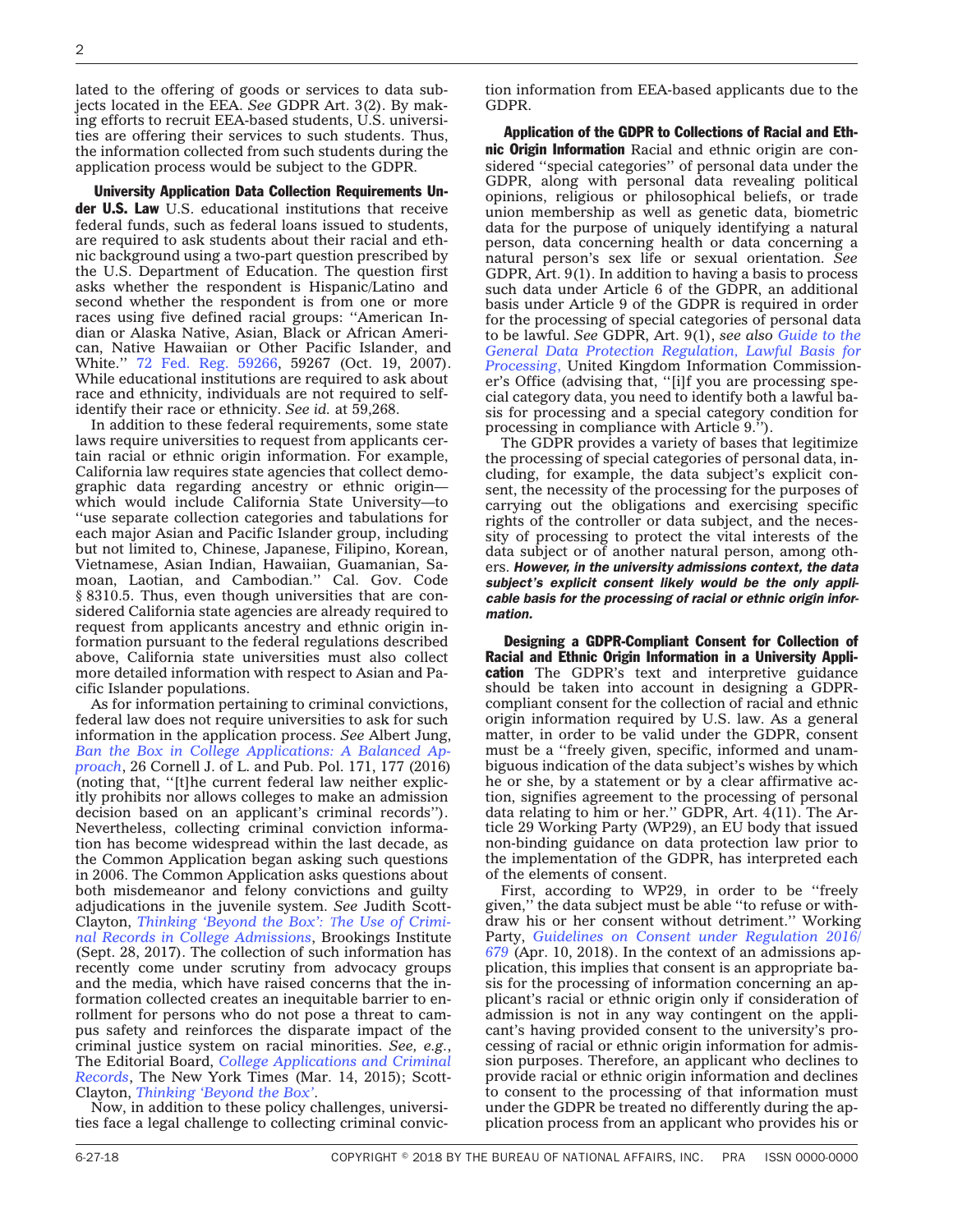her racial or ethnic origin information and consents to the processing of that information.

Of course, universities often consider racial and ethnic origin in making admissions decisions in order to ensure a diverse student body and to implement their affirmative action policies. Therefore, persons who do not provide racial and ethnic information may not, in truth, receive the same benefit in the admissions process that they would have had they provided race and ethnicity information. This makes the collection of race and ethnicity information from EEA-based applicants risky, and U.S.-based universities can argue only that those applicants from the EEA who decline to consent to giving their race and ethnicity information are treated no worse than other applicants from other countries who also refuse to provide this information although this argument is somewhat circular. Moreover, the ''no detriment'' concept would appear to preclude any admissions policy or practice in which a student's application is not considered at all if he or she declines to provide race or ethnicity information, because in such a circumstance the student would face the ultimate detriment as a result of his or her failure to provide consent, *i.e.*, denial of admissions.

Second, the WP29 guidance explains that in order for consent to be ''specific,'' the data subjects must be ''specifically informed about the intended purposes of data use concerning them.'' *Id.* at 12.

Third, and similarly, in order for consent to be ''informed,'' WP29 emphasizes that data subjects must have information accessible to them regarding the purposes of processing *before* they are asked to provide consent. *See id.* at 13 (stating that, ''[p]roviding information to data subjects prior to obtaining their consent is essential in order to enable them to make informed decisions, understand what they are agreeing to, and for example exercise their right to withdraw their consent''). WP29 goes on to note that at least the following information should be provided to the subject:

 $\blacksquare$  the controller's identity,

 $\blacksquare$  the purpose of each of the processing operations for which consent is sought,

- $\blacksquare$  what type of data will be collected and used,
- $\blacksquare$  the existence of the right to withdraw consent, and

 $\blacksquare$  information about the use of the data for automated decision-making, where relevant.

*See id.* at 13. Thus, to satisfy both the second and third elements of consent, the admissions process must explain to the applicant the identity of the university as the controller, the purpose for which his or her racial or ethnic origin information is collected, and of the right to withdraw consent. It is unlikely that universities will make automated decisions based on the racial or ethnic data, especially given U.S. Supreme Court precedent holding that "race or ethnic background may be deemed a 'plus' in a particular applicant's file, yet it does not insulate the individual from comparison with all other candidates for the available seats.'' *Regents of the University of California v. Bakke*, 438 U.S. 265, 317 (1978). Thus, notice of automated decisions is unlikely to be required in the consent.

In order for the consent to be valid, this information should not be buried in the privacy notice provided to subjects during the admissions process, but should be

made readily available to the applicant at the time he or she is asked to furnish consent for this processing of racial or ethnic information as a special category of personal data. Read together with GDPR Art. 7's requirement that the request for consent be clearly distinguishable from other matters discussed in the form, this would suggest setting apart the request for racial or ethnic origin information (and any other special category of personal data requested from applicants, such as religious affiliation or LGBT status) from other informational items requested as part of the application process. Moreover, preceding the request for racial or ethnic origin and other special category data, the form should include an explanatory paragraph that provides all of the information required for a valid consent.

Fourth, the WP29 guidance notes that in order for consent to be ''unambiguous,'' the data subject must take a clear affirmative act, which may, in the online context, include filling an electronic form or using an electronic signature. *See id.* at 17. Thus, an applicant's completion of the racial or ethnic origin field(s) in the online application could provide the ''clear affirmative'' act necessary for the consent to be explicit, provided the consent is freely given, specific, and informed as noted above.

If universities adhere to the guidelines discussed above, they may be able to meet all the requirements to obtain subjects' explicit consent to the processing of their racial or ethnic origin information. When universities rely on a third-party entity to collect applicant information and obtain a GDPR-compliant consent, they should examine their contractual arrangements with the third party to ensure that the third party has agreed to obtain all required consents and, preferably, to indemnify the university for any losses it suffers if the third party fails to do so.

Application of the GDPR to Collections of Criminal Conviction History Information Criminal conviction information is not considered a special category of personal data under the GDPR, but separate heightened requirements apply for the processing of such information. In order to process data on criminal convictions and offenses, the GDPR sets forth two requirements: (i) a controller needs a basis for processing the personal data under Article 6 of the GDPR and (ii) the processing must be (a) carried out only under the control of ''official authority'' or (b) authorized by EEA or member state law providing for appropriate safeguards for the rights and freedoms of data subjects. *See* GDPR, Art. 10.

First, in order to process this type of data, a university would first need to show an Article 6 basis for processing, such as legitimate interest. Under the legitimate interest balancing test, a university would need to demonstrate that its need to know of an applicant's criminal conviction history—for example, to protect against future criminal acts by the individual outweighs the individual's interest in keeping such information private.

Second, even if a university can show that it satisfies the legitimate interest balancing test under Article 6, it would also need to show that its processing of such information is done under the control of an ''official authority'' or as authorized by EEA or member state law. The term ''official authority'' is not defined in the GDPR, however guidance from the United Kingdom's